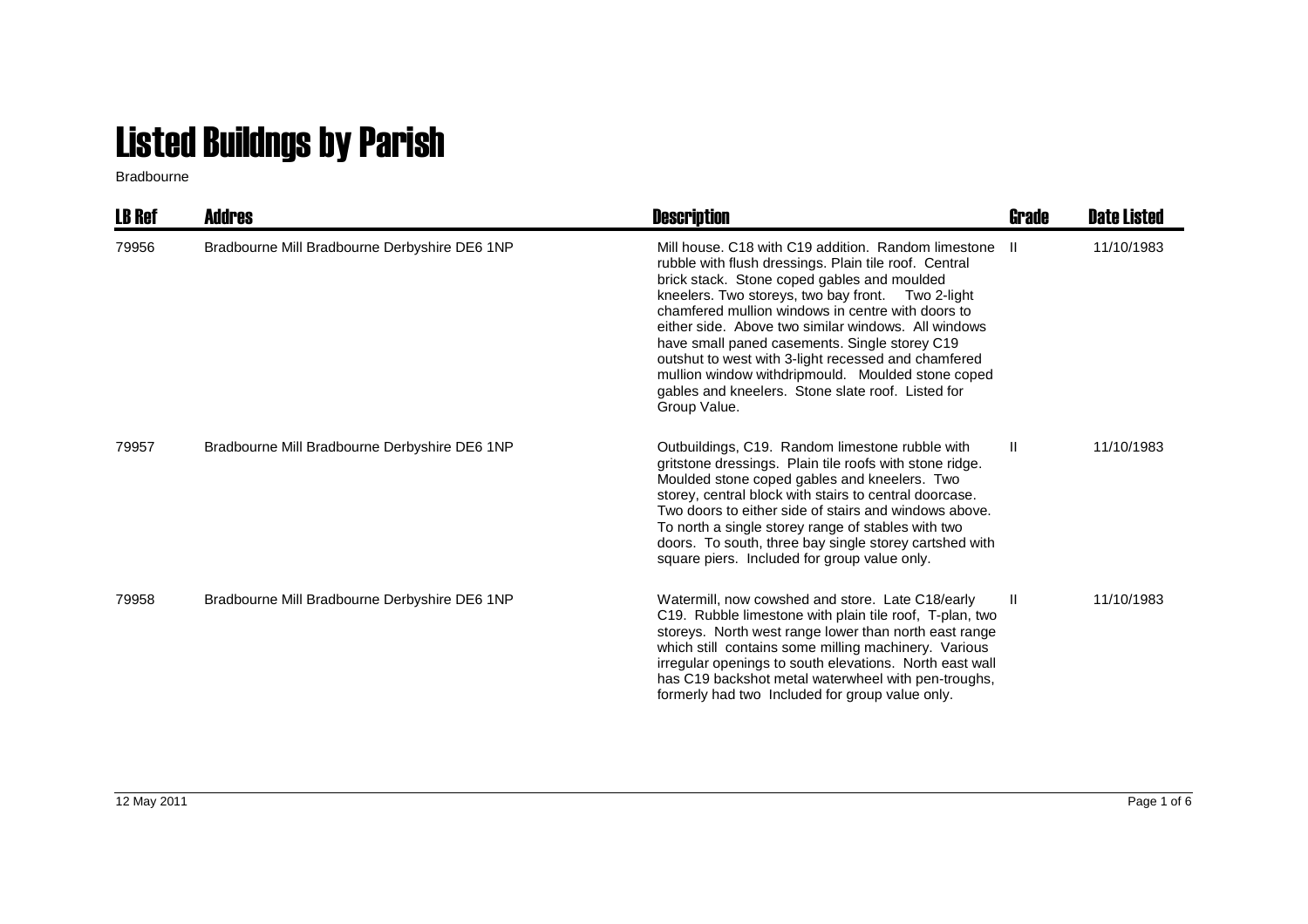| <b>LB Ref</b> | Addres                                                        | <b>Description</b>                                                                                                                                                                                                                                                                                                                                                                                                                                                                                                                                                                                                                                                                                                                                                                                                                              | <b>Grade</b>  | <b>Date Listed</b> |
|---------------|---------------------------------------------------------------|-------------------------------------------------------------------------------------------------------------------------------------------------------------------------------------------------------------------------------------------------------------------------------------------------------------------------------------------------------------------------------------------------------------------------------------------------------------------------------------------------------------------------------------------------------------------------------------------------------------------------------------------------------------------------------------------------------------------------------------------------------------------------------------------------------------------------------------------------|---------------|--------------------|
| 79961         | The Bank Brackendale Lane Bradbourne Derbyshire DE6 1PB       | Pair of cottages. Dated 1703. Rubble limestone,<br>gritstone dressings and quoins. Plain tile roof. Gable<br>end brick stacks. Stone coped gables with moulded<br>kneelers. Projecting eaves band. Two storeys, three<br>bay front. East elevation - to extreme south, moulded<br>doorcase with segmental hood. Lintel inscribed<br>1703. Two 3-light recessed and chamfered mullion<br>windows with inserted C19 door between. To north.<br>small single light window. Moulded stringcourse links<br>tops of openings. Above two 3-light and one 2-light<br>recessed and chamfered mullion windows. All<br>windows have small paned ceasements. Single storey<br>outshut to south.                                                                                                                                                             | Ш             | 11/10/1983         |
| 79962         | Crowtrees Farm Brackendale Lane Bradbourne Derbyshire DE6 1PB | Farmhouse and outbuildings. C18 with earlier core.<br>Coursed limestone rubble with flush dressings. Plain<br>tile roof. Brick gable end stacks. Two storeys, three<br>bay front. South elevation - off-centre doorcase with<br>plain lintel and panelled door. To either side 2-light<br>flush mullion windows with six pane casements.<br>Above three similar windows. To west, single storey<br>outshut. Rear elevation has a 2-light chamfered<br>mullion window. To east a stepped range of<br>outbuildings, nearest to the house, a lower two storey<br>building with various irregular openings, further to west<br>a single storey piggery. Two low doorways and two<br>walled enclosures, each with feeding troughs set in<br>recessed opening with pierced stone slab, set<br>vertically to allow feeding from outside the enclosure. | $\mathbf{II}$ | 11/10/1983         |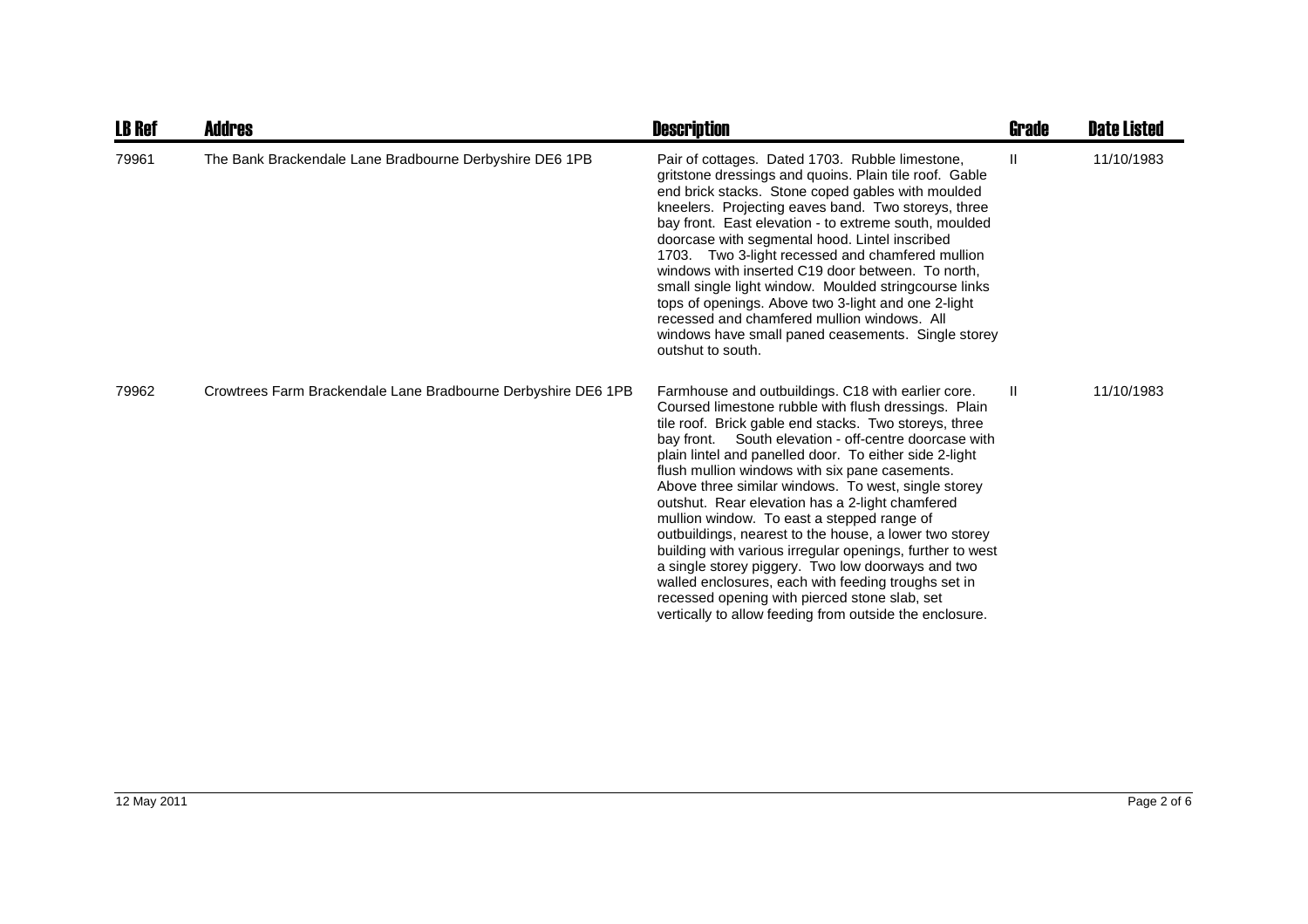| <b>LB Ref</b> | <b>Addres</b>                                                         | <b>Description</b>                                                                                                                                                                                                                                                                                                                                                                                                                                                                                                                                                                                                                                                                                                                                                                                                                                        | <b>Grade</b> | <b>Date Listed</b> |
|---------------|-----------------------------------------------------------------------|-----------------------------------------------------------------------------------------------------------------------------------------------------------------------------------------------------------------------------------------------------------------------------------------------------------------------------------------------------------------------------------------------------------------------------------------------------------------------------------------------------------------------------------------------------------------------------------------------------------------------------------------------------------------------------------------------------------------------------------------------------------------------------------------------------------------------------------------------------------|--------------|--------------------|
| 79963         | Park Farm Brackendale Lane Bradbourne Derbyshire DE6 1PB              | Farmhouse, C18. Coursed limestone rubble with<br>projecting gritstone dressings and quoins. Moulded<br>eaves cornice. Hipped slate roof with lead ridges.<br>Side wall brick stacks. Three storeys, double fronted.<br>South elevation - central round- headed doorcase with<br>stepped keystone and imposts. Six panelled door,<br>raised and fielded. Semi-circular fanlight with<br>intersecting tracery. Glazing bar sash to either side.<br>Three similar above. Small glazing bar sashes to<br>eaves. Attached stone garden wall to front forming<br>square garden.                                                                                                                                                                                                                                                                                 | $\mathbf{H}$ | 13/09/1967         |
| 79964         | Netherton Hall Farm Brackendale Lane Bradbourne Derbyshire DE6<br>1PB | Farmhouse. Dated 1684. Coursed limestone rubble<br>with gritstone dressings and quoins. Plain tile roof.<br>Rendered central stack. Bargeboards to end wall<br>gables. L-plan, three storeys, two window front. South<br>elevation - former off-centre door with lintel inscribed<br>1684, now filled by 2-light flush mullion window. To<br>west C18 door- case. To east 4-light recessed and<br>chamfered mullion window with small paned<br>casements. Continuous dripmould over all openings,<br>stepped over dated lintel. Above original door sundial<br>with blocked single light stair window over. To east a<br>recessed and chamfered opening with deeper C20<br>window. To west a recessed and chamfered opening<br>with central flush mullion. Continuous stringcourse<br>above. Above two 2-light recessed and chamfered<br>mullion windows. | H.           | 13/09/1967         |
| 79965         | The Stables Bradbourne Hall Main Street Bradbourne Derbyshire         | Outbuildings, formerly stables. C19. Coursed<br>limestone rubble with gritstone dressings. Brick<br>headed arched openings. Plain tile roof with off-centre<br>pyramidal louvred vent. Two storeys, four bay front at<br>first floor level. Two sets of garage doors below.<br>Single storey range in similar style to east. Included<br>for group value only.                                                                                                                                                                                                                                                                                                                                                                                                                                                                                            | $\mathbf{H}$ | 11/10/1983         |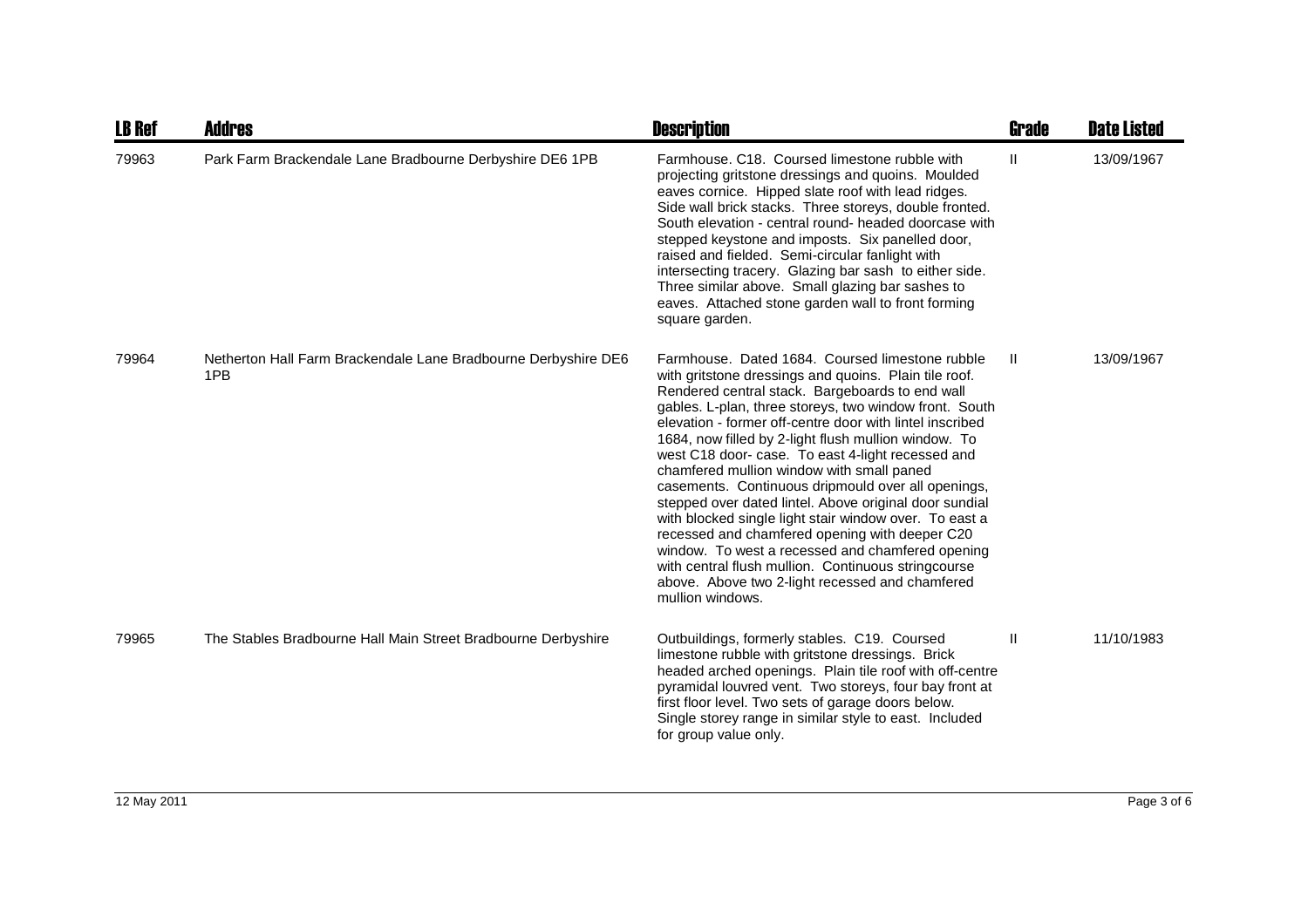| <b>LB Ref</b> | <b>Addres</b>                                                          | <b>Description</b>                                                                                                                                                                                                                                                                                                                                                                                                                                                                                                                                                                                                                                                                                                                                                                                                                                                                                                                                                                                                                                                 | <b>Grade</b>  | <b>Date Listed</b> |
|---------------|------------------------------------------------------------------------|--------------------------------------------------------------------------------------------------------------------------------------------------------------------------------------------------------------------------------------------------------------------------------------------------------------------------------------------------------------------------------------------------------------------------------------------------------------------------------------------------------------------------------------------------------------------------------------------------------------------------------------------------------------------------------------------------------------------------------------------------------------------------------------------------------------------------------------------------------------------------------------------------------------------------------------------------------------------------------------------------------------------------------------------------------------------|---------------|--------------------|
| 79966         | Bradbourne Hall Main Street Bradbourne Ashbourne Derbyshire DE6<br>1PA | House. Late C16/early C17, with later alterations.<br>Coursed squared limestone with gritstone dressings<br>and quoins. Slate roof with stone ridge. Various stone<br>stacks. Three gabled front with stone copings. Three<br>storeys, four bays, one to east recessed. Original two<br>bays with central chamfered doorcase with<br>hoodmould. To either side 3-light recessed and<br>chamfered mullion windows with dripmoulds. Above<br>two similar windows and a 2-light one over the door.<br>In gables, a single light window to the west and 2-light<br>window to east, both recessed and chamfered with<br>drip- moulds. To west of central block early C20<br>addition with two storey canted bay window with<br>mullions and transomes. Eastern recessed bay has 4-<br>light mullion window with similar 3-light window above.<br>Interior much altered but has C17 turned baluster<br>stairs with rounded finials and moulded handrail.<br>Attached garden wall with large stone piers<br>surmounted by banded ball finials. Listed for Group<br>Value. | <b>IISTAR</b> | 11/10/1983         |
| 79967         | Sundial Bradbourne Hall Main Street Bradbourne Derbyshire DE6<br>1PA   | Sundial. C18. Gritstone. Two stepped circular base<br>with tapering column, on moulded base. Shell<br>decoration above fillet. Moulded capital. Copper<br>octagonal metal dial with decorative triangular<br>indicator. Matching one in churchyard. Listed for<br>Group Value.                                                                                                                                                                                                                                                                                                                                                                                                                                                                                                                                                                                                                                                                                                                                                                                     | $\mathbf{H}$  | 11/10/1983         |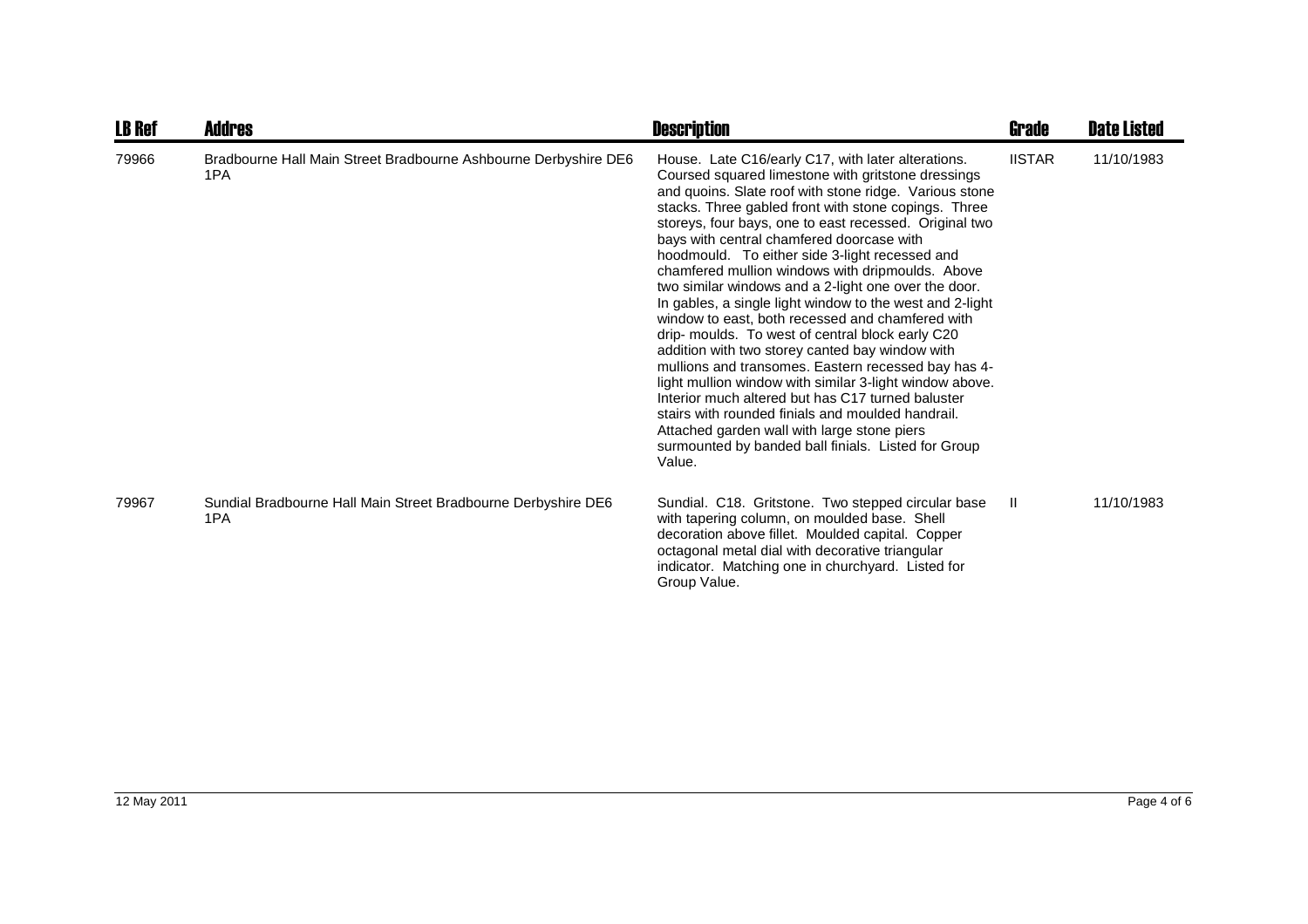| <b>LB Ref</b> | <b>Addres</b>                                       | <b>Description</b>                                                                                                                                                                                                                                                                                                                                                                                                                                                                                                                                                                                                                                                                                                                                                                                                                                                                                                                                                                                                                                                                                                                                                                                                                                                                                                                                                                                                                                                                                                                                                                                                                                                                                                                                                           | Grade | <b>Date Listed</b> |
|---------------|-----------------------------------------------------|------------------------------------------------------------------------------------------------------------------------------------------------------------------------------------------------------------------------------------------------------------------------------------------------------------------------------------------------------------------------------------------------------------------------------------------------------------------------------------------------------------------------------------------------------------------------------------------------------------------------------------------------------------------------------------------------------------------------------------------------------------------------------------------------------------------------------------------------------------------------------------------------------------------------------------------------------------------------------------------------------------------------------------------------------------------------------------------------------------------------------------------------------------------------------------------------------------------------------------------------------------------------------------------------------------------------------------------------------------------------------------------------------------------------------------------------------------------------------------------------------------------------------------------------------------------------------------------------------------------------------------------------------------------------------------------------------------------------------------------------------------------------------|-------|--------------------|
| 79968         | All Saints Church Main Street Bradbourne Derbyshire | Church. C12, refashioned in C14. Complete<br>restoration in 1846. Coursed squared and rubble<br>gritstone, gritstone dressings. Copper roof to south<br>aisle. Stone slate roof to south porch. Nave roof<br>hidden by embattled parapets. C12 tower in three<br>stages, plus embattled parapet, above string course,<br>supported by carved heads. South wall has elaborate<br>C12 doorcase with attached shafts. Two inner bands<br>of voussoirs carved with beasts, outer band, decorated<br>with beak head motifs. West wall of tower has round<br>headed door with keystone. Projecting original<br>staircase in north east corner. Twin bell openings<br>under zigzag arches in third stage to all sides. C19<br>vestry off north wall of chancel. C14 east window with<br>flowing tracery. All windows to south walls flat<br>headed, 2-light mullion windows with cusping,<br>including three such in clerestory. Aisle windows have<br>re-used C14 carved stops. South porch has round<br>headed arch with dripmould. Six panelled C18 raised<br>and fielded door. Interior - C12 tower arch to nave<br>with C19 wooden screen. Early C14 south arcade of<br>three chamfered arches with keeled quatrefoil piers.<br>C14 chancel arch with castellated responds. Much<br>restored, flat timbered roof. Gaudy early C19 stained<br>glass to east window. Re-used C14 glass in north<br>east chancel window. Series of white marble on slate<br>wall memorials from 1793 to 1926 to the Buckstone<br>family. Also wall memorial of 1643 in limestone with<br>incised coat of arms. Late C16 mural on south wall of<br>south aisle in greys and reds. Architectural surround<br>with inscription. Early font decorated with relief<br>pillars. Listed for Group Value. |       | 13/09/1967         |